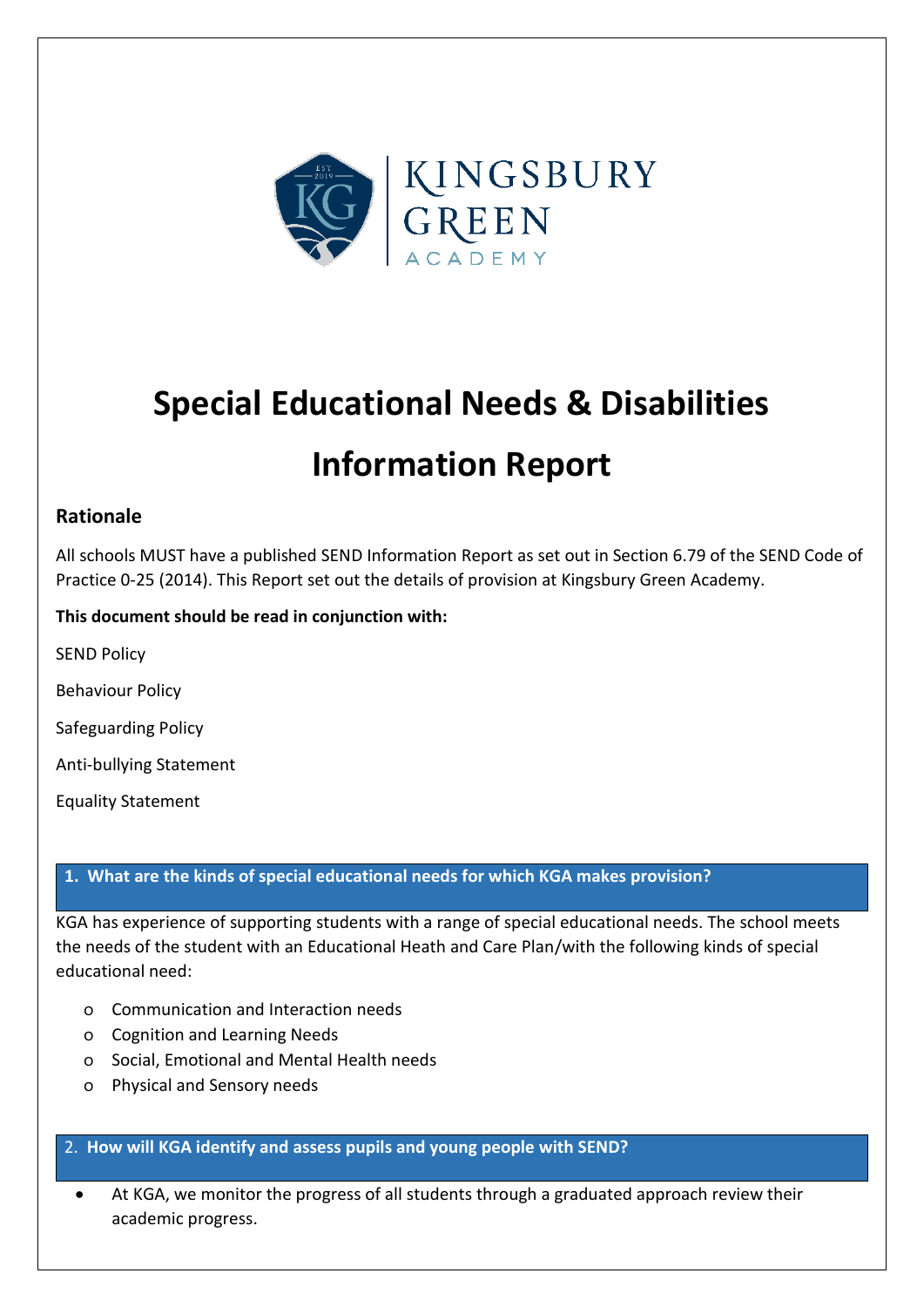- Where progress is not sufficient, even if a special educational need has not been identified, we will put in place extra support to enable the student to catch up.
- Some students may continue to make inadequate progress, despite high quality support targeted at their areas of weakness. For these students, in consultation with parents, we will use our forensic assessment tools to better understand these students' learning needs. This will enable us to understand what additional, targeted resources and approaches are required to enable the student to make accelerated progress.
- When, despite targeted support, students continue to make slow or no progress, we consult with parents and seek advice from professionals outside of the school. These professionals will undertake assessments and report on any detected learning difficulties, as well as advise the school on the best strategies and/or interventions to allow the student to make progress. As this point, we will have identified that the student has a special educational need.
- In exceptional circumstances, where students fail to respond to all of the above, a request will be made to the local authority to undertake a statutory assessment of the student's needs and consider issuing an Education, Health and Care Plan.
- Throughout the above process, we will ensure that all teachers and support staff who work with the student are aware of the support to be provided and the teaching approaches to be used.
- The school will ensure that those identified have strategies in place via a one-page profile or Group support plan, which will be accessible on a range of portals for all staff to access and implement.

## **3. Who are the best people to talk to at KGA about my child's difficulties with learning, special educational needs or disability?**

There are a range of staff available to talk to if you have any concerns about your child's learning. They include:

- o Tutors
- o Heads of Key Stage
- o Pastoral Support Assistants
- o Curriculum Leaders
- o Subject Teachers

It is likely that the teaching staff will have discussed your concerns with Elvy Johnson, SENCO.

You may wish to arrange a meeting with the SENCO, Elvy Johnson. Her contact details are;

Email: [ejohnson@kingsburygreenacademy.com](mailto:ejohnson@kingsburygreenacademy.com) 

Telephone: 01249 818100

If you continue to have concerns, arrange to discuss these with Mrs Collingbourne, Deputy Headteacher and Line Manager for SEND.

You may also wish to speak to the SEND Link Governor, Dalton Godwin.

- **4. How will the school let me know if they have any concerns about my child's learning, special educational needs or disabilities?**
- Your child's tutor may talk to you about any issues at a parent/ teacher consultation meeting.
- The SENCO will contact parents whenever a student's SEND status is changed within the school's SEND Register.
- The school values parental support and welcomes correspondence about provision.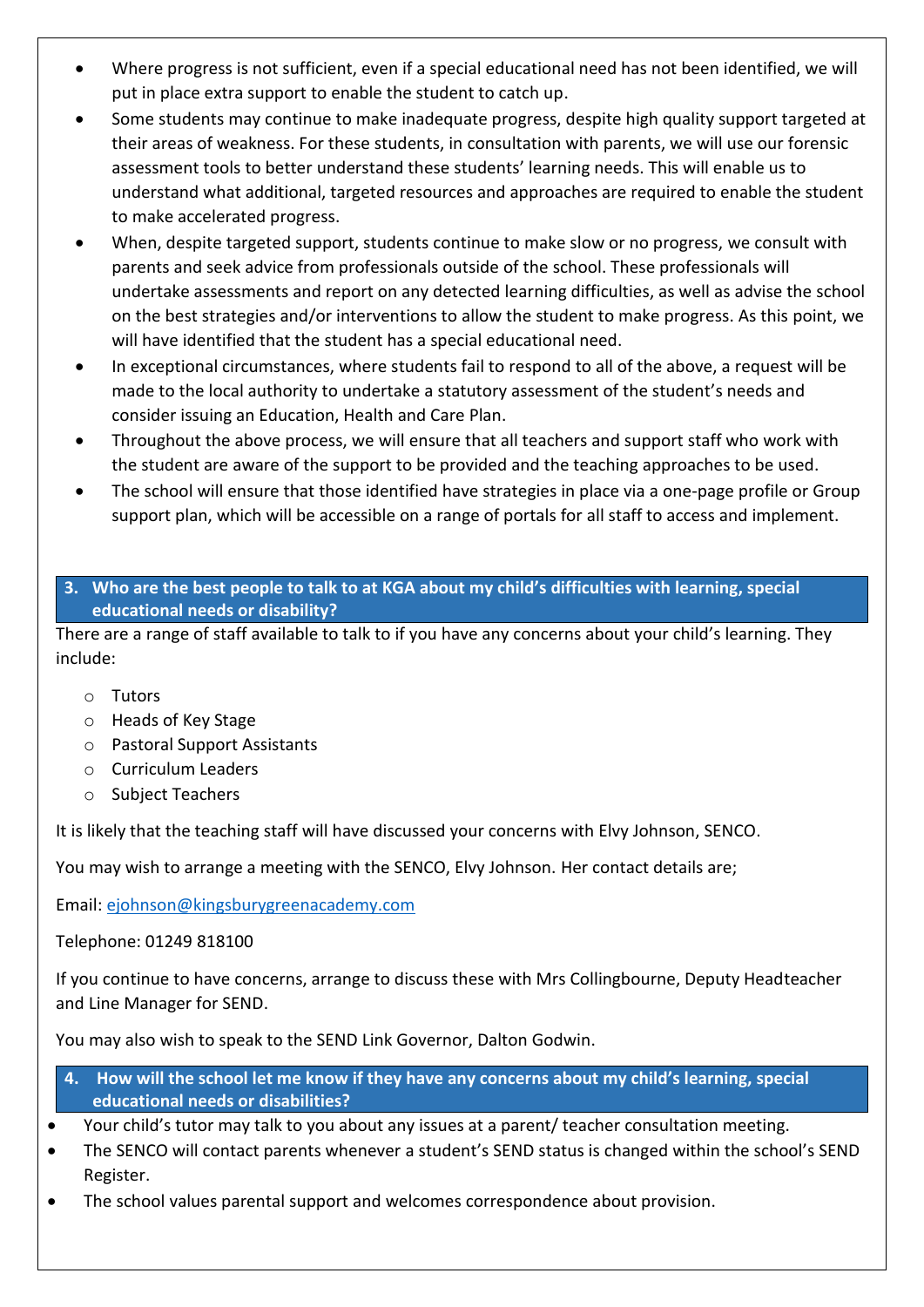- Parents of students with an Educational, Health and Care Plan will be invited to attend an Annual review with the SENCO and outside agencies in line with the code of practice.
- The student is at the heart of everything we do at KGA and their views are vital to us and are welcome.
- All parents are invited to discuss the progress of their child each year and they will received a written report annually. In addition, the school is happy to arrange meetings outside of these times.
- As part of our normal teaching arrangements, many students will access some additional teaching to help them catch up if the progress monitoring indicates that this is necessary; this is not to imply that the student has a special need. All such provision will be recorded, tracked and reviewed on a provision map, and information will be shared with parents during consultation events.
- If, following this normal provision, improvements in progress are not seen, we will contact parents to discuss the use of forensic assessments that will be carried out internally initially, which will help us understand and address these needs more accurately. The point of contact for these meetings will be the SENCO.
- If your child has an identified special need you will be invited to a bi-termly meeting with his or her tutor or SENCO to discuss current progress, support strategies being used and expected outcomes.
- In addition to this, parents of students with an Education, Health and Care Plan will be invited to contribute to, and attend, the annual review. Wherever possible, this will also include other agencies involved with the students. Parents will be actively supported to contribute to assessment planning and review.
	- **5. What arrangements are in place for consulting young people and involving them in their education?**
- Students who have been identified as having special educational needs will be consulted about, and involved in, the arrangements made for that as part of person-centred planning.

# **6. What is the school's approach to teaching students with special educational needs?**

- High quality teaching is on offer to all students, regardless of their learning needs. This means that teachers take into account the learning needs of all students and lessons to match the needs of their students.
- We believe that additional interventions and support cannot compensate for a lack of a good quality teacher, which is why we regularly and carefully review the quality of teaching for all students, including those at risk of underachievement or those who have been identified as having special educational needs.

## **6a. How does the school adapt the curriculum and learning environment for students with special educational needs?**

- The school are proud of the KGA learning cycle which has been designed based on sound pedagogical research. KGA operate a spiral curriculum in which learning is interleaved to ensure that learning is fully embedded.
- We believe that students' learning needs will be best met through the high-quality teaching delivered by mainstream subject teachers.
- Through the use of 'One-page profiles', as well as regular updates via email and training, we provide all teachers with information about the learning needs of individual students with special education needs or disabilities, along with strategies that might be used to ensure that these students can access learning and are fully included in every lesson.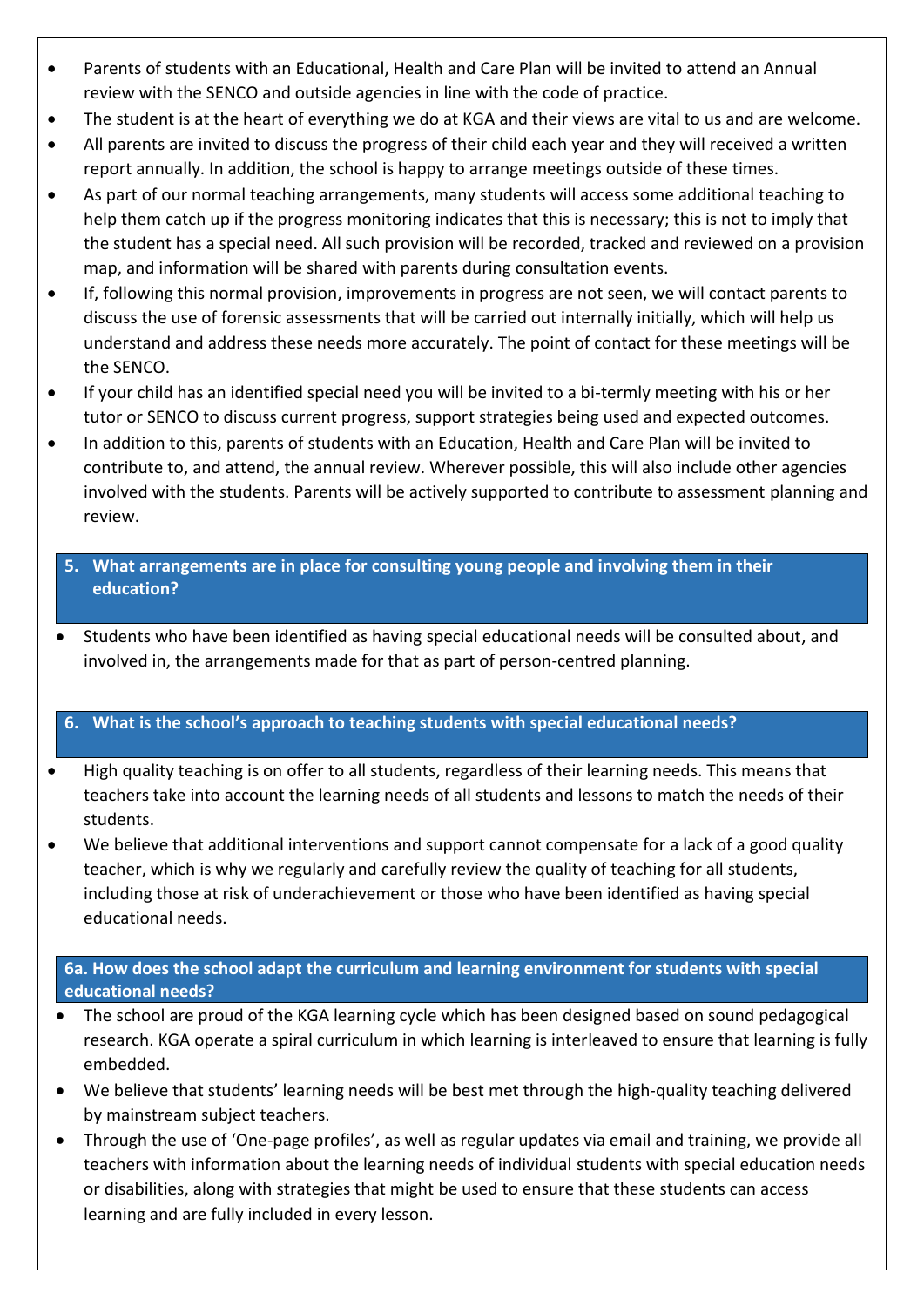• Subject teachers will make adjustments to lesson planning and teaching in accordance with this information to match your child's special educational needs and/or disability.

Where necessary, subject teachers will do the following to ensure SEND students access learning fully:

- o Adapt their language
- o Break lesson content down into smaller sections
- o Use over learning of key aspects of the lesson
- o Use questioning effectively
- o Give a range of choices of tasks
- o Group pupils strategically
- In a small number of cases, it might be appropriate to provide additional, small-group interventions in addition to the mainstream curriculum.
- Teaching assistants are trained in a variety of types of SEND and are available in certain lessons to ensure that students are able to fully participate in the lesson.
- Where necessary, accessibility aids and technology may be used to support your child's learning.
- We regularly review our Accessibility Plan to ensure that all children have the full access to the curriculum and the school site.

## **6b. What additional support for learning is available for students with special educational needs?**

- At KGA we have a three tiered approached to supporting students learning needs.
- At **UNIVERSAL** level, we use our notional SEND funding (money received as part of our budget) to provide quality teaching which may include some very minor adaptations to match learning needs (see 6a above).
- We provide **TARGETED** support when we consider it appropriate to make additional short term special educational provision to remove or reduce any obstacle to students' learning or help them catch up when they have fallen behind their peers. This takes the form of a graduated four-part approach of:
	- *Assessing* your child's needs
	- *Planning* the most effective and appropriate short-term intervention
	- *Providing* this intervention
	- *Reviewing* the impact on students' progress towards individual learning outcomes

Such specific, targeted one to one or small group interventions may be run outside of the classroom. These will be limited to a number of weeks to minimise disruption to the regular curriculum. Parents are kept informed of their child's progress towards learning outcomes.

There is a wide range of additional support including;

- o Teaching Assistants offering in class support
- o Specialist teaching with core subjects
- o Targeted research based interventions for literacy and numeracy
- o ASD social skills programmes
- o Alternative educational packages aimed at improving self-esteem and social interaction
- We provide **SPECIALIST** support when we consider it necessary to seek specialist advice and/or regular long-term support from a specialist professional outside of the school in order to plan for the best possible learning outcomes for your child. This may include: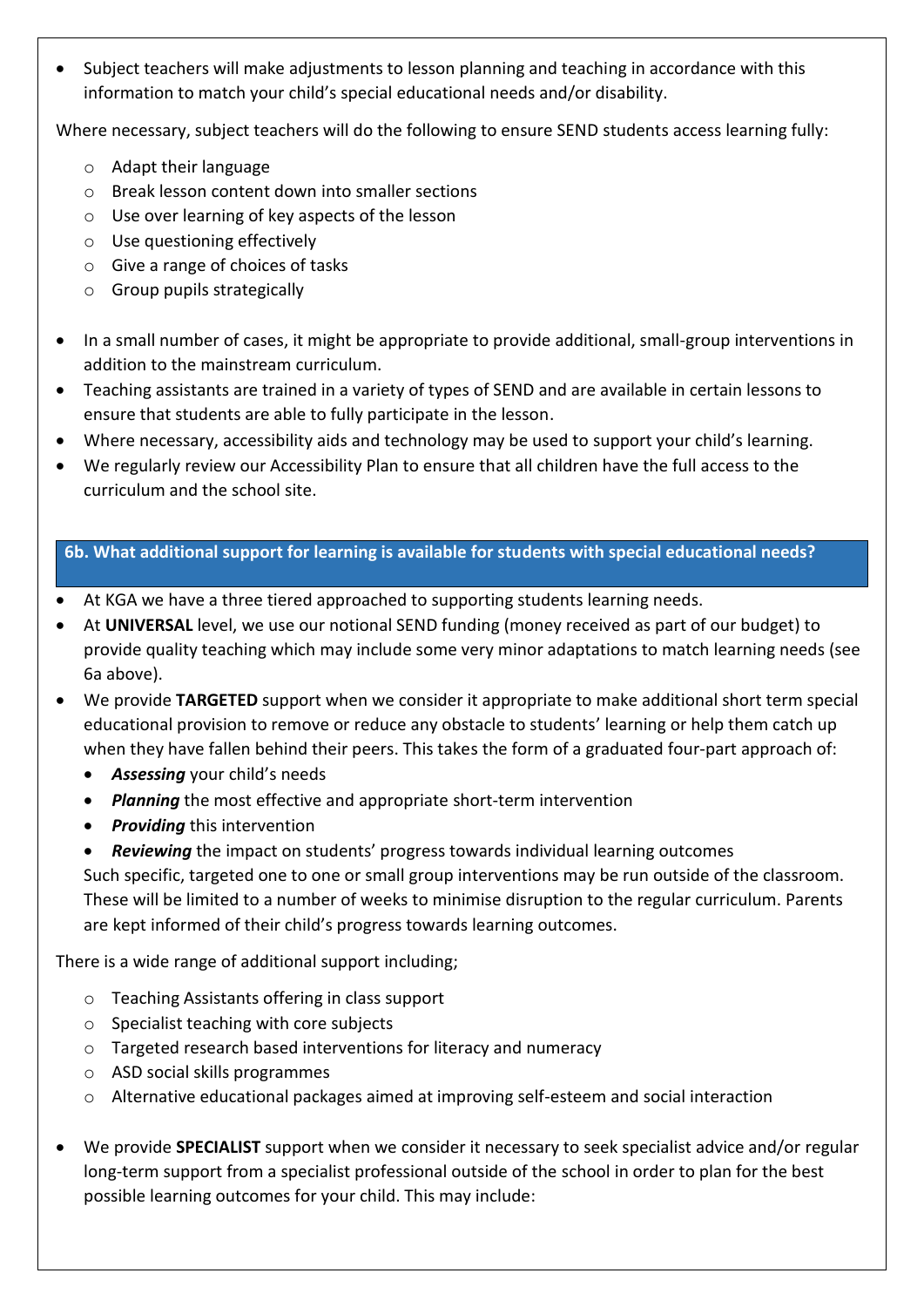- o Educational Psychology
- o Speech and Language therapy
- $\circ$  Input for specialist sensory advisory teachers for students with, for example, hearing or visual impairments

**6c. What activities are available for students with special educational needs in addition to those available in accordance with the curriculum?**

- KGA is a fully inclusive school and is committed to providing equal opportunities for all students.
- When necessary, we will make reasonable adjustments to ensure that students with special educational needs are in all activities.
- Parents are encouraged to contact their child's tutor or the SENCO if they have any concerns regarding participation in clubs, trips and extra-curricular activities.

**6d. How will the school know that the support has made difference to my child's learning and how can I and my child be included in this review process?**

- Every student has their progress and attitude to learning assessed regularly. Students are also assessed with regards to specific intervention programmes.
- The impact of the support given is carefully measured to ensure that the learning outcomes have been achieved and if not, what adaptations are necessary. It may be decided that a further period of support would beneficial.
- For students with an Education, Health and Care plan there will be an annual review of the provision made for students, which will enable an evaluation of the effectiveness of targeted and specialist provision.
- Parents and students will be kept informed and encouraged to be actively involved at all stages of this review process.

**7. How does the school secure equipment and facilities to support students with special educational needs and disabilities?**

- The school has access to disabled facilities to cater for those with additional needs.
- Where necessary, we will consult with external advisors who may recommend the use of specific equipment that the school does not have. In this situation, we will seek to secure additional equipment through the local authority.
- 8. **How does the school ensure the teaching staff are appropriately trained to support my child's special educational needs and disabilities?**
- Staff regularly attend SEND training courses, sharing the knowledge and insight gained with relevant colleagues via 1:1 discussions, departmental meetings, or to the whole staff on training days.
- All staff are given the opportunity to enhance their knowledge and skills of special needs through continued professional development.
- As part of the Royal Wootton Bassett Academy Trust, staff have access to in-service training that is highly valued at KGA, enabling all staff to be equipped with up to date knowledge, skills and strategies to support the needs of our students. These training opportunities may include:
	- o Staff attending a range of local and national courses
	- o SENCO attending Local Network meetings
	- o Staff accessing a range of externally accredited courses
	- o Training for support staff
	- o School INSET and weekly focused sessions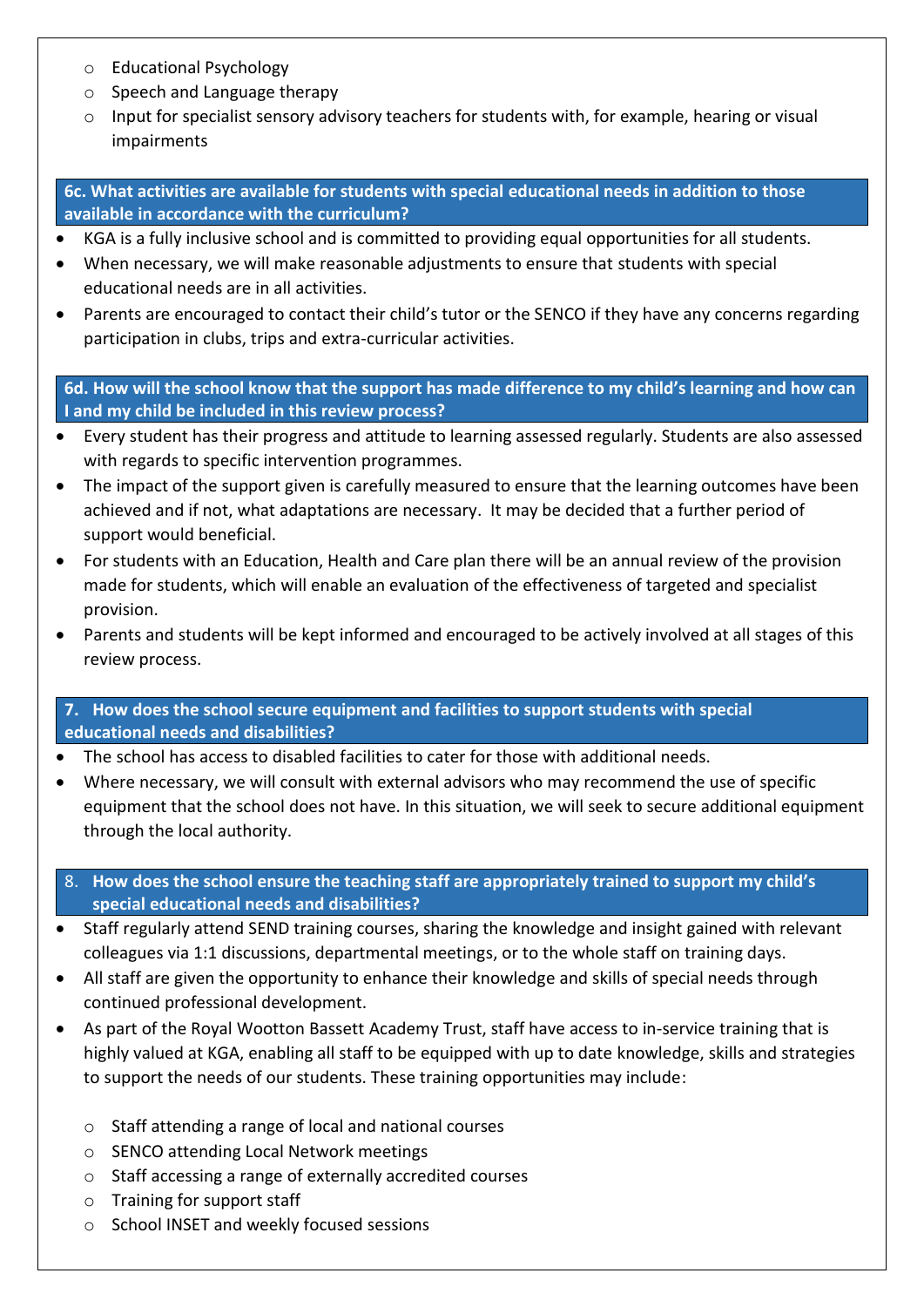o An induction programme for newly qualified teachers and staff new to the school.

# **9. What is an EHC Plan and who can request one for my child?**

• An EHC Plan is a legal document that sets out the specifically assessed learning needs of a student with complex learning needs, along with outcomes to secure across education, health and social care through targeted and specialist teaching strategies and interventions.

The plan contains:

- o The views and aspirations of you and your child
- o A full description of his/her needs along with any health and social care needs
- o Outcomes for your child's progress
- $\circ$  Provision and support required to achieve outcomes and how education and health and social care will work together to meeting your child's needs

**10. What support will be there be for my child's happiness and wellbeing at KGA?** 

- We understand how important emotional wellbeing is for learning. An important aspect of the school is to enable all students to develop emotional resilience and social skills both through direct teaching and indirectly with every conversation adults have with students.
- We cover aspects of emotional well-being in our Personal Social Health and Economic curriculum, which is delivered as part of our Tutor time activities.
- For some students with the most need of support in this area, we provide the following:
	- $\circ$  Thrive drop in sessions with the keyworker on alternate Fridays.
	- $\circ$  The Hub all our pastoral workers are available during break and lunch times and offer a range of support and signposting for students
	- $\circ$  Social skill programmes delivered by staff
	- o A SEND Lead worker for SEMH offering intensive sessions to those pupils identified as having needs that require long-term support. They will liaise with outside agencies, subject teachers and parents so that progress and development is monitored.
	- o External referral to Child and Adolescent Mental Health Service (CAMHS)
- Please contact your child's tutor or the Head of Key Stage if you have any concerns about your child's happiness and wellbeing.
	- **11. How does the Governing body involve other bodies in meeting the needs of students with special educational needs or disabilities, and in support the families of these students?**
- KGA is a community school and, as such, we work with a large range of agencies and are seen as a beacon for a wide range of community initiatives that take place in the Calne area.

#### **12. How will KGA support my child in transition stages?**

- We work closely with the educational setting used by students before they transfer to us in order to seek the information that will make the transfer as seamless as possible.
- This includes information about their identified special need and/or disability and any provision we need to have in place for when they start with us.
- We offer a transition programme, depending on the severity of a student's needs. Most follow the programme below:
	- o Year 5 taster day (summer term)
	- o Year 6 open evening (the September before they join Year 7)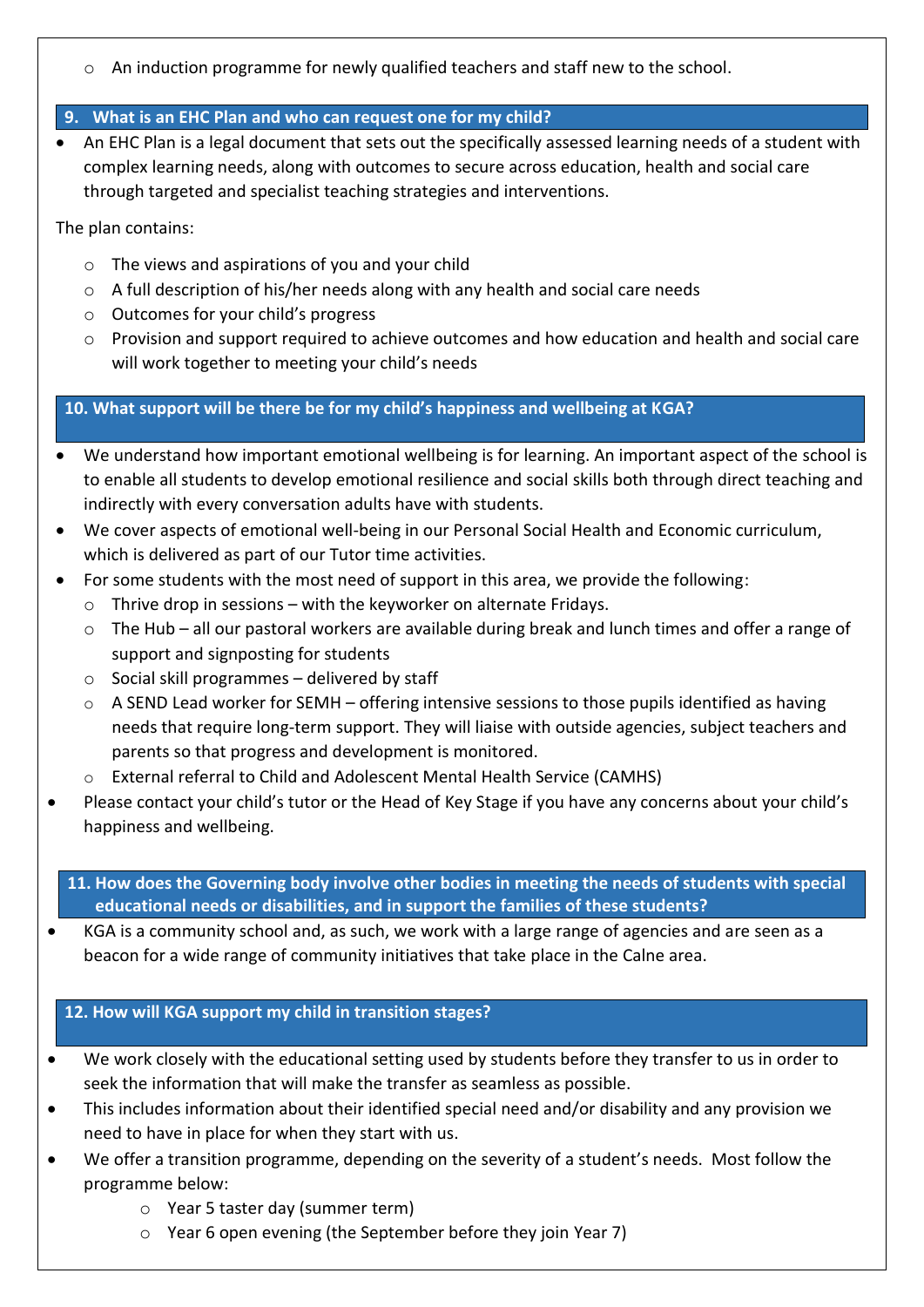- o Year 6 induction day (the July before they join Year 7)
- o Parents of students who have special educational needs are invited to meet with the SENCO at these events.
- $\circ$  All Year 6 students are invited to attend a summer school during the summer break prior to joining KGA
- o The Head of Key Stage 3 and the SENCO conduct transition meetings with all primary schools in the area to gain detailed information to support tutor group settings.
- Some students with more severe needs will be offered bespoke, small group sessions run by the Support department
- Students in Year 9 are provided with detailed information to support their option choices for Year 10 and Year 11.
- Students have access to a school careers adviser who enables them to really focus on future aspirations.
- Students in Year 11 are supported to apply to sixth form or other further educational settings by providing information to the next setting. For students with an Educational, Health and Care Plan, this might include visits to the setting of their choice

#### **13. Who can I contact if I have a complaint about the special educational needs provision made for my child?**

- We encourage parents to discuss any concerns they may have regarding provision for their child with special educational needs and/or disability with the tutor or SENCO.
- If this complaint is not dealt with satisfactorily, then parents should contact Mrs Collingbourne, Deputy Headteacher
- If the complaint is still not resolved, parents should contact the Principal, who may direct you to the school's Complaints Policy and Procedure.
- The school will endeavour to acknowledge any concerns raised directly with the Principal within two working days. Such concerns may involve an investigation and/or discussion with a number of other members of staff to ensure that the Principal has detailed understanding of the context and nature of the concern.

## **14. Who can I contact outside of the school for impartial advice about special educational needs?**

Some of the useful sites and contact details are listed here:

The SEND Code of Practice 0-25 years June 2014 lists the following:

Contact a Family: [www.cafamily.org.uk](http://www.cafamily.org.uk/) 

National Network or Parent Carer Forums: [www.nnpcf.org.uk](http://www.nnpcf.org.uk/) 

Childrens' Education Advisory Service (CEAS) [www.gov.uk/government/groups/the-childrens-education](http://www.gov.uk/government/groups/the-childrens-education-advisor-service-ceas)[advisor-service-ceas](http://www.gov.uk/government/groups/the-childrens-education-advisor-service-ceas) 

Family and Childcare Trust[: www.familyandchildcaretrust.org](http://www.familyandchildcaretrust.org/) 

National Parent Partnership Network: [www.skybadger.co.uk](http://www.skybadger.co.uk/) 

Patient Advice and Liaison Service: [www.seap.org.uk](http://www.seap.org.uk/) 

Autism Education Trust [www.autismeducationtrust.org.uk](http://www.autismeducationtrust.org.uk/) 

Bullying Guidance: [www.gov.uk/government/publications/prevention-and-teackling-bullying](http://www.gov.uk/government/publications/prevention-and-teackling-bullying)